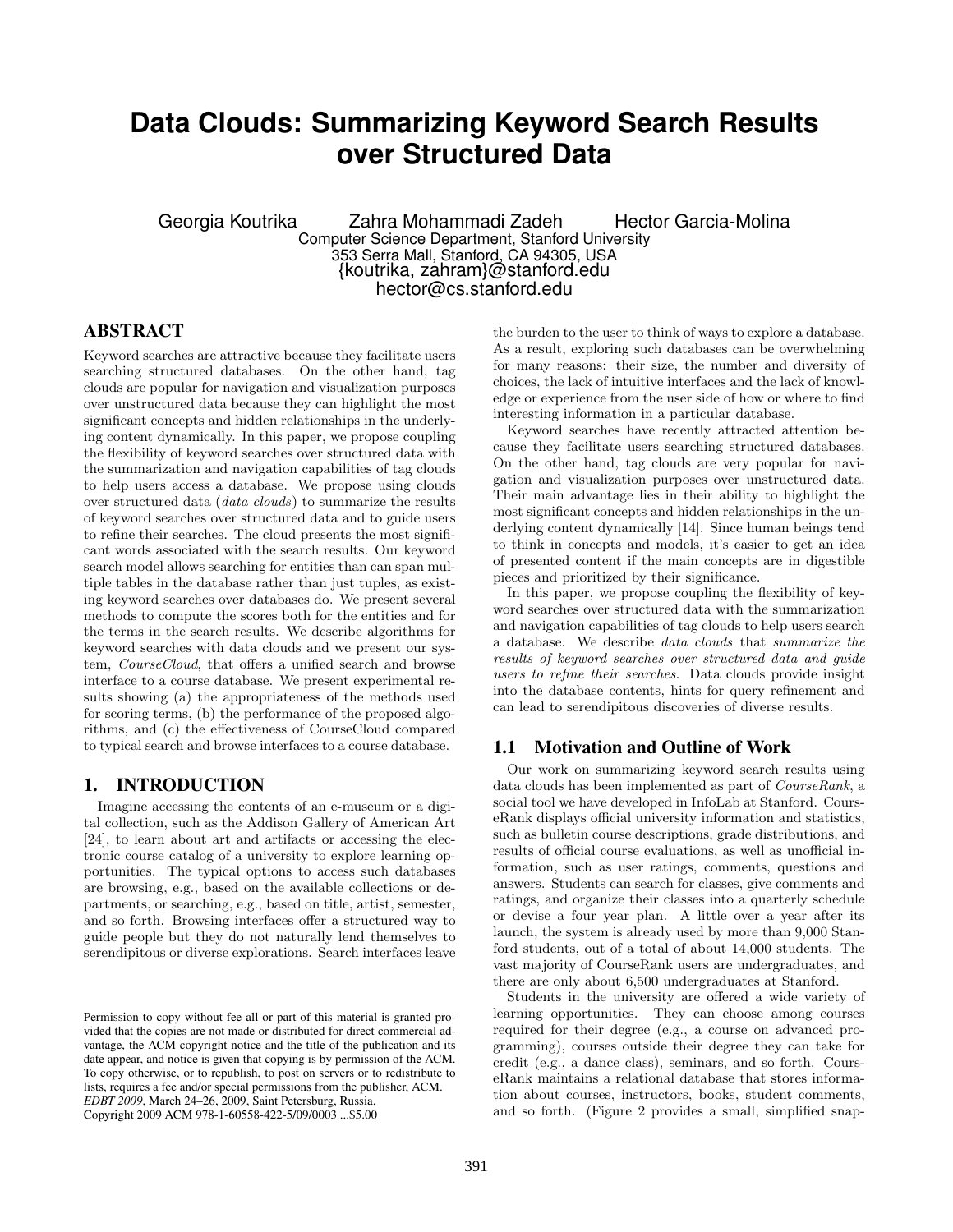

Figure 1: Searching for "art".

shot of the database schema.) In order to facilitate course planning, CourseRank offers two standard interfaces: one for browsing courses based on department and a keywordbased search interface. Keywords are searched in the title and the description of courses.

When browsing courses based on department, students have to sift through long lists of courses and read their descriptions in order to find out the topics covered and identify useful courses depending on their needs and preferences. Many courses may cover common topics and different departments may offer courses on similar topics making locating, in the first place, and then sorting out the available options very tedious. Often, students rely on word of mouth to make their course decisions.

Keyword searching offers flexibility and freedom because users can form queries without any knowledge of the underlying database schema. However, they still need to figure out the right search keywords depending on the contents of the database in order to get the results that would satisfy their information need. Furthermore, current trends in database keyword search think of keyword search results in terms of database tuples (e.g., [7, 9, 11]), whereas people naturally think in terms of entities or objects, not tuples. Hence, when searching for "Java"-related courses in CourseRank, students may be interested not only in courses that explicitly mention this word in their title or description (i.e., in an attribute of the Courses relation) but also in courses with implicit references to "Java", such as in their comments. Standard keyword search in CourseRank would return only tuples of the Courses table that contain the keywords.

With all the issues mentioned above in mind, we have implemented CourseCloud as part of CourseRank to help students make informed and personalized choices about classes. CourseCloud's novel characteristics that set it apart from traditional keyword search and browsing systems include:

• Search for "objects" that span multiple tables. Course-Cloud allows thinking of searches more naturally, i.e., in terms of looking for "search entities" rather than tuples.

Departments(DepID, DepName) Courses(CourseID, InstrID, DepID, Title, Description, Units) Instructors(InstrID, InstrName) Comments(SuID, CourseID, Year, Term, Text, Date)

#### Figure 2: An example database for courses.

Hence, it enables searching courses using keywords that can be found in different parts of a course (e.g., title, description, comments, etc). These pieces of information may be physically stored in different relations in the underlying database but the system hides these details from the users.

• Use of data clouds for summarizing search results over structured data. Tag clouds have been traditionally used for navigation and visualization purposes over unstructured data. In CourseCloud, we couple the flexibility of keyword searches over structured data with the summarization and visualization capabilities of tag clouds to help users search a database. CourseCloud generates a data cloud to summarize the results of a keyword search over structured data. The data cloud contains the most significant or representative terms (concepts) found within these results. The terms are aggregated over all parts that make a course entity, such as the title, the comments, etc, and can be stored in different tables in the database.

• Use of data clouds for navigation and search refinement. Terms in the data cloud (as in traditional tag clouds) are hyperlinks. The searcher can click on a term from the data cloud to refine search results. The cloud is updated accordingly to reflect the new, refined, results. Different students may choose different terms from a data cloud refining their searches in diverse ways. Hence, data clouds provide the opportunity to gain insight into the database contents, can guide users through the results and can lead to serendipitous discoveries of diverse results. Overall, CourseCloud provides both browsing and searching in a unified way.

For instance, a student has to take a class on art based on her program requirements but she is not familiar with this field. She types the "art" and gets a list of matching courses along with a cloud summarizing course information in this list, as shown in Figure 1. The keyword "art" is searched in different fields and relations in the database that contain information related to courses. For example, if there are comments that mention "art", the respective courses will appear (in some position) in the results. The cloud provides many diverse concepts related to "art" that are found in the matching courses, such as "performance", "art production", and "Renaissance". These words may be found in different parts of the database related to the current search. For example, the term "performance" is found in many user comments that refer to "art" courses with live performances.

The data cloud conveniently categorizes courses in a digestible way under different concepts. In this way, the student can find out that there are courses offered not only by the ARTHISTORY program (identified by the course code in the results) but also from other programs that study dance from different aspects, such as the DRAMA or HU-MANITIES programs, and can get an overall picture for such courses irrespective of their program or department. In addition, the data cloud can identify interesting concepts that the student did not know beforehand. For example, she might not know that there were courses related to "Byzantine Art". The data cloud can help reveal unexpected connections and refine searches in serendipitous ways. Figure 3 shows the search result page when refining the re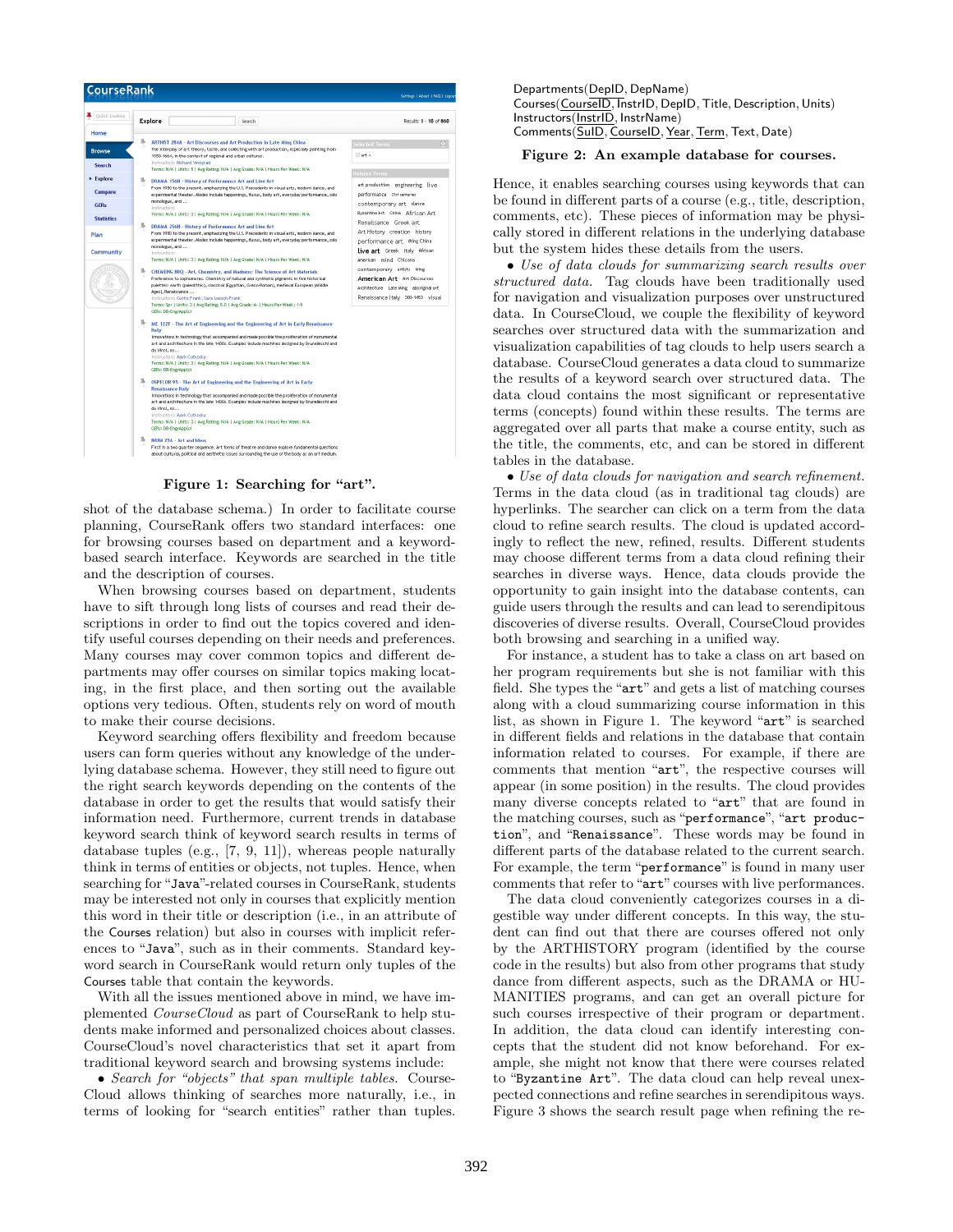sults of "art" into "Architecture". The refined results are only 99 out of the initial 860 returned for the initial search and the cloud shows only terms that occur in these results.

There are many issues to tackle that do not exist neither in typical keyword searches nor in traditional tag clouds found in social sites. In contrast to the former, we allow users search at the level of entities and hide the schema of the database. A search entity may be defined over multiple tables and a query term can be found in any part of a search entity. It is impractical to materialize search entities over the physical database but we still need to be efficient.

In contrast to social sites, where the set of user tags to show in a tag cloud is given, we need to deal with issues, such as deciding how to tokenize text fields, how to aggregate the same words found in different fields, what structures and statistics are required in order to support searching with dynamic clouds, and so forth. Furthermore, in traditional tag clouds, tag "significance" is often understood as tag popularity and it is captured by the term frequency. Showing in the data cloud terms that are popular in the results of a search may not be very useful for refining search results. In addition, our search entities have structure. Should the position of a term affect its significance?

Finally, putting all pieces together, data clouds are dynamically computed over search results, which means that execution time is critical. At query time, we need to compute the results and the data cloud efficiently reducing the amount of additional processing required.

# 1.2 Contributions

In summary, our contributions are the following:

- We consider that keyword searches return "search entities" (rather than tuples), which may span multiple database tables, and a keyword may be found in any part of a matching entity. Given a set of entities returned for a search, we rank the terms found in them and select the high-ranked ones to be presented as a summary over the results in the form of a data cloud.
- We describe algorithms that compute or refine the set of results for a search and a data cloud for this search. Our algorithms search deeper in the database for entities rather than in a limited number of attributes.
- We describe the CourseCloud system, which allows searching courses using keywords that can be found in different parts of a course (e.g., title, description, comments, etc).
- We evaluate the performance of the algorithms and we compare the different ranking methods for computing scores for words in the results. Finally, we present results of a user study comparing CourseCloud to the standard search and browse interfaces offered by CourseRank.

# 2. RELATED WORK

In this section, we present the state of the art for the main research areas related to our work.

Tag clouds and summaries of results. A tag cloud is a visual depiction of text content. Tags are words typically listed alphabetically and in different color or font size based on their importance [5]. Tag clouds have been attributed to Coupland [13] but have been popularized by the web site Flickr [2] launched in 2004. They have since appeared on numerous Web sites including Technorati [4], del.icio.us [1],



Figure 3: Refining "art" courses.

and so forth. PubCloud uses tag clouds for the summarization of results from queries over the PubMed database of biomedical literature [22]. PubCloud responds to queries of this database with tag clouds generated from words extracted from the abstracts returned by the query. Tag cloud drawing has recently received attention [17, 20]. Generating summary keywords has been applied to emails [16]. This is different from our problem where we want to dynamically generate summary keywords for results that match a query. Recently, a number of tools that generate "word clouds" from text a user provides instead of tags have emerged. The word cloud gives greater prominence to words that appear more frequently in the source text. For example, in ManyEyes [3], a visualization tool for datasets, the user can choose to generate a cloud of frequent words from free text. The cloud will strip out punctuation, calculate the frequency of each word, and draw the word at a size that is based on its frequency. Wordle [6] is another tool for generating word clouds from user-provided text.

Keyword searches over databases. The need for keyword searching in databases is growing. Recent approaches include systems, such as BANKS [11], DISCOVER [19], DBXplorer [7], and ObjectRank [9]. Each of these approaches works on some kind of graph (e.g., data graph [11] or schema graph [7, 19]). Based on this graph, an answer to a given set of terms is interpreted as a sub-graph connecting the tuples that contain the query terms. Précis queries go one step further and expand the answer with information found around the initial subgraph that may be related to the query [21]. Faceted search allows navigating in a resource space through a pre-computed set of dimensions, which represent significant features of the resources (e.g., [10]).

In our work, we consider that keyword searches return "search entities", which may span multiple database tables, and a keyword may be found in any part of a matching entity. Furthermore, we generate data clouds over the keyword search results showing significant terms in these results. Finally, we consider various methods to score the terms apart from using popularity, as in traditional tag cloud, taking into account the structure of search entities.

# 3. FRAMEWORK

# 3.1 Keyword Search

A database D comprises a set of stored relations. A stored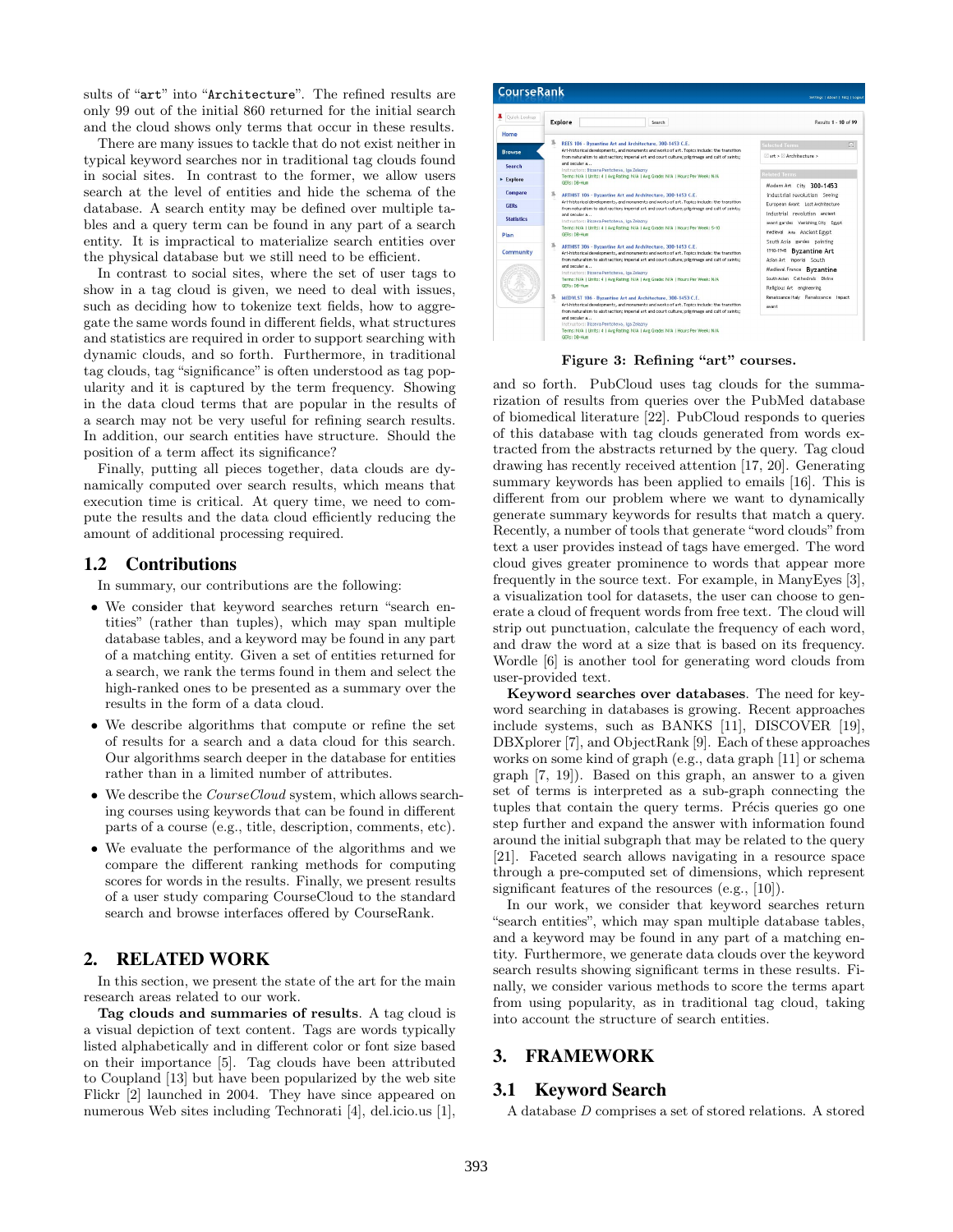

Figure 4: A database instance with tuples

relation  $R$  (denoted  $R_i$  when more than one relation is implied) has a set **A** of columns. We will use  $R.A_j$  to refer to a column in **A** or simply  $A_j$  when R is understood. A tuple in  $D$  is denoted  $t$ . Furthermore, we consider the tuple graph  $T_D$  for the database D where nodes map to the tuples in the database and for each pair of adjacent tuples  $t_i$ ,  $t_j$  on the graph, where  $t_i \in R_i$ ,  $t_j \in R_j$  and there is a primaryto-foreign key relationship between  $R_i$  and  $R_j$ , there is an edge between them if  $(t_i \bowtie t_j) \in (R_i \bowtie R_j)$ . Figure 4 shows a database instance and Figure 5 shows an example tuple graph with four tuples.

We model a database  $D$  as a collection  $V$  of search entities. A search entity v is conceptually a complex object with attributes  $B_1, \ldots, B_n$ . An attribute  $B_i$  can be atomic, mapping to a column in the underlying database (e.g., the course title), or composite mapping to an object or list of objects that essentially group information into one attribute for the search entity  $v$  (e.g., the set of ratings given to a course could be conceptually thought as an attribute of the course entity.) The collection  $V$  can be thought of as a "view" that collects and groups together information related to an individual entity from the stored relations in D and represent it as a single unit of information.

A search entity  $v$  is represented by its entity id  $B_0$ . The entity id typically maps to the primary key A of a relation  $R_0$ . For this reason,  $R_0$  is called the *primary entity* relation. The primary relation may also provide additional attributes for the entity other than its id. Other relations in the database that directly or indirectly join to  $R_0$  can be used to provide additional information for  $v$ , and are called secondary entity relations.

For example, we can think of a "course entity" as the complex object shown in Figure 6, which has attributes coming from different relations in the database. The primary relation is Courses which provides the course id (i.e., the entity id). The course entity gets additionally the title and description of the course from the corresponding tuple in the Courses table. Three other relations play the role of secondary relations augmenting the information of the course entity. The course entity gets the instructor name by joining the Courses table with the Instructors table on the instructor id, the text of the comments by joining the tables Courses and Comments on the course id and so forth.

There may be other tables in the database that do not supply any information for an entity. The primary and secondary relations are predetermined by a domain expert or the application designer, as in the current CourseCloud system. Alternatively, a domain expert can define only the primary entity relation and let the system automatically de-



Figure 5: A small tuple graph

termine which parts of the database should be searched in the spirit of [21]. This direction is left for future work. A single database may contain search entities of different types (e.g., course entities, instructor entities, etc). Hence, we can imagine a search interface that allows searching for different kinds of entities. In the rest of the paper, for simplicity in the presentation and without loss of generality, we consider that we have a single collection of search entities.

A keyword query  $q$  is formulated as a conjunction of keyword terms. A term  $k$  may be a single word, e.g., "dance", or a phrase, e.g., "database systems". Given a query term  $k$  and a search entity  $v$ , which takes its entity id from the stored tuple t in the primary relation  $R_0$ , v contains the query term  $k$ , if one of the following hold:

 $(a)$  t contains the term k in one of its attribute values, or (b) there is a tuple  $t_i$  in a relation  $R_i$  that contains k and

a path on the tuple graph  $T_D$  that connects t and  $t_i$ .

Based on the above definition, given a query  $q$  and a collection V defined over the database  $D$ , the answer for  $q$  is the set  $V_q \subseteq V$ , that includes all search entities from V that contain all query terms in the query q at least once, i.e.:

 $V_q := \{v|v \in V \land \forall k \in q, v \text{ contains the query term } k\}$ 

For example, consider Figure 6 and the query "Java". While following a traditional approach to keyword search for databases in CourseRank, we could only locate the course with code C245 that mentions Java in its title and its description, considering search entities allows to go deeper in the database and find, in addition, C145, whose comments talk about Java.

Ranking search entities. An important issue is how we rank search entities that match a keyword search. We consider the set  $V_q$  of search entities that match a query q. Existing approaches to keyword search over databases rank tuples (or joining trees of tuples) that match a keyword search. Thinking of search entities as the equivalent of "documents", we can make use of IR-standard ranking meth- $\text{od} s^1$ . For instance, we can compute the  $tf^*idf$  weight of any query term k in any entity v in  $V_q$ . The term frequency tf can be computed using this formula:

$$
tf_{k,v} = \frac{\sum_{B \text{ of } v} n_B}{n_v} \tag{1}
$$

where  $n_B$  is the number of occurrences of k in an attribute B of v and  $n_v$  is the number of terms in v. The inverse document frequency  $\textit{id}$  for  $k$  is:

$$
idf_k = ln(\frac{N}{N_k})
$$
\n(2)

<sup>1</sup> IR-ranking methods have been used for ranking joining trees of tuples that match a keyword search (e.g., [18]). A joining tree of tuples is more restricted than search entities, which can contain query terms in any of their parts.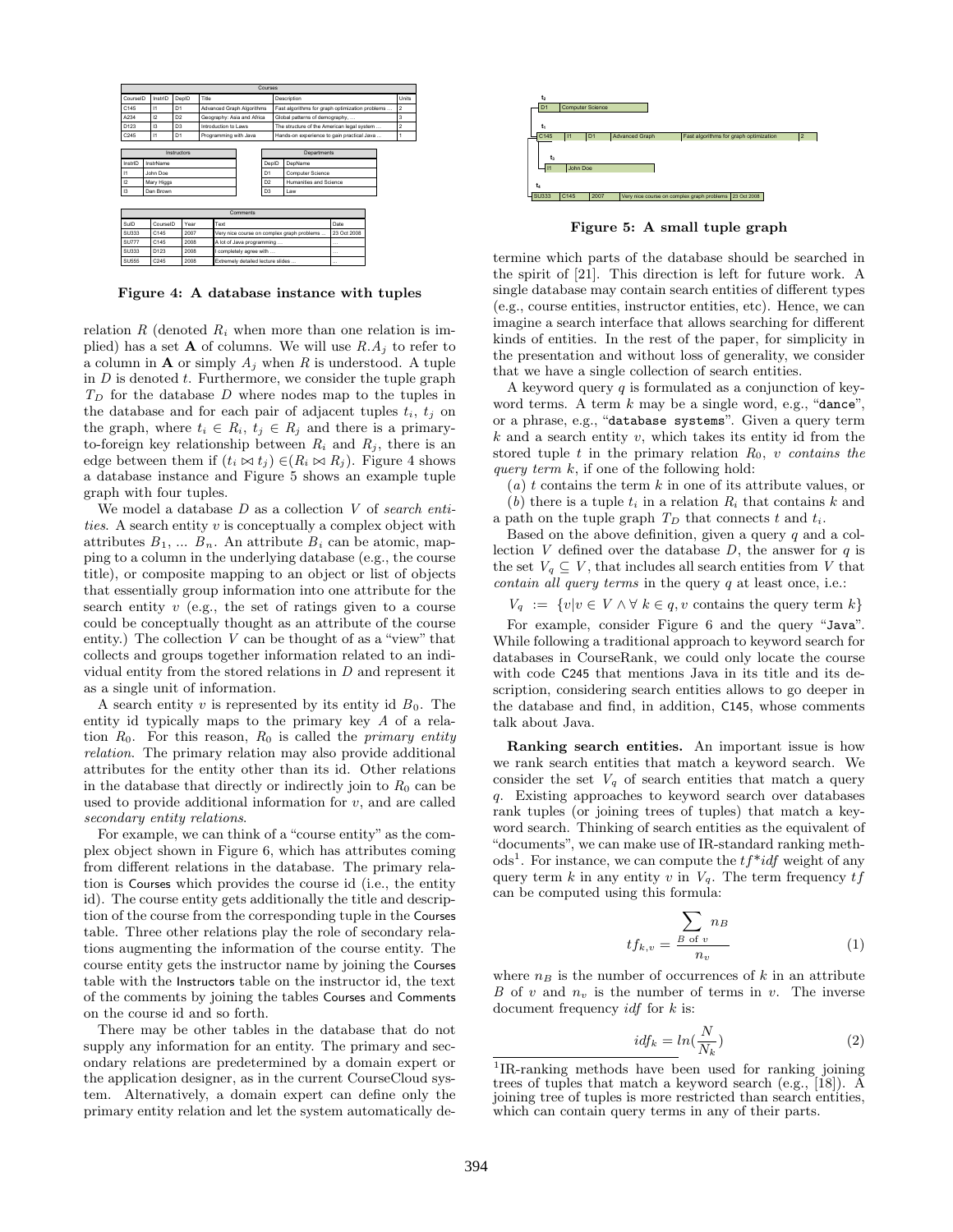

Figure 6: A search entity.

where  $N$  is the number of search entities in the database and  $N_k$  is the number of entities containing k. Then, we can add up the  $tf^*idf$  weights of all query terms in v to compute a score for  $v$  w.r.t. query  $q$ .

$$
score(v,q) = \sum_{k \in q} tf_{k,v} * idf_k
$$
\n(3)

One issue with this approach is that it does not take into account the position of a query term. For example, when searching for "Java", should a course that contains "Java" in its title be given the same score with a course that mentions the same word in its comments? One approach to tackle this is to use position weights as in the case of HTML pages [12]. A position weight depicts the significance of a term's occurrence depending on its position in a document. We can transfer this idea to search entities and refine Formula 1 using attribute weights:

$$
tf_{k,v} = \frac{\sum_{B \text{ of } v} w_B * n_B}{n_v} \tag{4}
$$

where  $w_B$  is a weight for attribute B. We can manually preassign weights to attributes in the database. For example, in CourseCloud, we currently give higher weights to attributes, such as the title of a course, and less weight to attributes, such as the text of a comment. Attribute weights can be also determined automatically based on a set of rules. For example, single-value attributes, such as title and description may weigh more than lists of values, such as comment texts. Automatic techniques for scoring attributes in search results have been also proposed based on their usefulness or visibility [15, 23]. As part of our ongoing work, we are interested in exploring how to reflect the "search depth" in ranking, i.e., the length of the path that connects the entity id tuple in the primary relation with the relation where the query term was found in order to rank this search entity.

## 3.2 Data Clouds for Keyword Search

We consider a query  $q$  and a collection  $V$  defined over the database D. The answer for q is the set  $V_q$ . We want to compute a significance score for each term k contained in the search entities of  $V_q$ . The top terms can be then used as a summary S of the results and guide search refinement.

(Popularity-based) One approach is to compute a score based on the number of times  $k$  co-occurs with all the terms in  $q$ . This is given by the following formula, which sums up all  $k$ 's occurrences in all the attributes that describe the entities found in the query results  $V_q$  for the query q:

$$
score(k, q, V_q) = \sum_{v \in V_q} \sum_{B \text{ of } v} n_B \tag{5}
$$

where  $n_B$  is the number of occurrences of term k in an attribute  $B$  of an entity  $v$  in the results.

The formula above essentially measures the popularity of terms in the results of a query. Popularity is a very typical measure of tag significance when showing user tags in social bookmarking systems. However, showing in a data cloud terms that are very popular in the search results may not be very useful for the purposes of search refinement. Consider, for example, a query for "photography" and assume that most of our results are about "digital photography". Showing this term in the data cloud probably would not be very useful, since if the user clicks on it, the results would not change. In addition, globally frequent terms, i.e., terms that are not very representative of the particular set of results will surface in the data cloud. Consequently, term popularity may not always be a good measure of term "usefulness" in the context of refining searches.

(Relevance-based) In order to select terms that are more representative of the particular set  $V_q$ , an approach is to select those terms that would make good queries for the entities in  $V_q$ . We can treat each candidate term k as a one word query and compute the similarity between that term and each matching entity  $v$  in  $V_q$ . A high score shows that the term and the entity match, hence that entity would be a relevant result for the term  $k$  (if issued as a query). Then, we sum up over all entities in the results  $V_q$  for the query in order to find how good overall k is for  $V_q$ .

To compute the similarity between that term and each matching entity v, we can compute the  $tf^*idf$  weight of a term  $k$  contained in  $v$  and then we can sum up over all entities in the results  $V_q$ .

$$
score(k, q, V_q) = \sum_{v \in V_q} tf_{k,v} * idf_k
$$
 (6)

For computing the  $tf$  values for the formula above, we can use the unweighed Formula (1) or the weighted (4) to count for the term position in the database.

(Query-dependence) A user query provides an indication of the user intention. The data cloud is generated over the results for a query, not just a random subset of the database. Hence, taking also into account the initial search query that generated the results in the computation of the scores of the candidate summary words may generate a data cloud that is closer to the user information need. For example, consider a search about "photography". A search entity in  $V_q$  may not be very related, and hence, have a low score w.r.t. "photography". Then, terms found in this entity should have lower scores w.r.t. this search as well, even if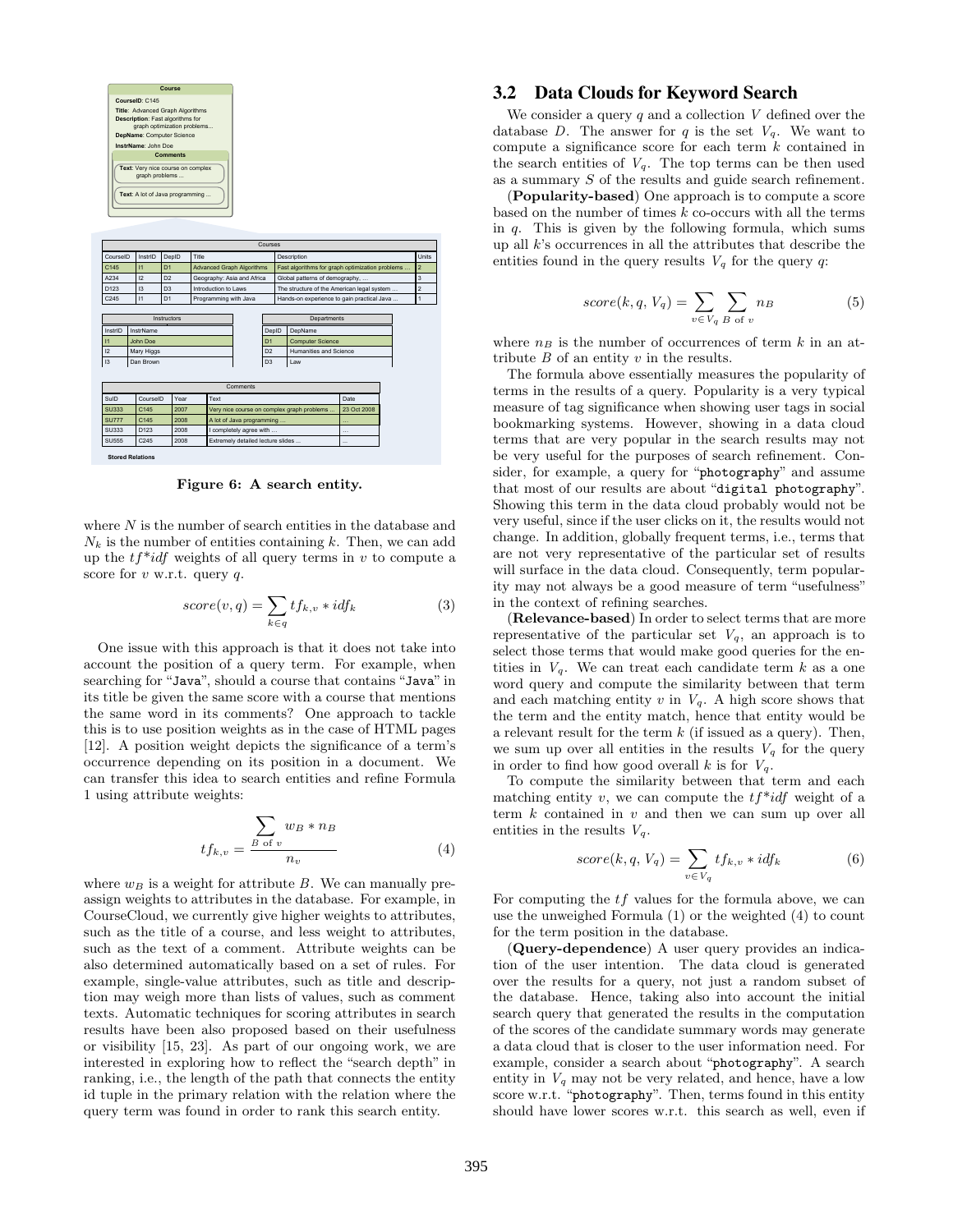they are significant for this entity.

We can take into account the relevance of an entity to a user query in the computation of the score for a term k contributed by this entity as follows:

$$
score(k, q, V_q) = \sum_{v \in V_q} (tf_{k,v} * idf_k) * score(v, q)
$$
 (7)

# 4. ALGORITHMS

Given a keyword query  $q$  and a database  $D$ , we want to compute the set  $V_q$  of matching entities and the summary S of top  $K$  terms for these results. Although we do not search at the level of tuples but at the level of search entities, search entities serve only as a useful abstraction of the underlying database. In practice, the collection V is never materialized. In this section, we present different methods to generate the answer  $V_q$  and its summary S on top of D.

# 4.1 Searching on the Tuple Graph

Existing approaches to keyword searching over databases use inverted indexes that store information about term occurrences in the database tuples. We call these tuple-based inverted indexes. In this section, we explore a solution that uses a tuple-based inverted index for finding search entities that match a query. Irrespective of how such an index is physically stored, we can think of information stored in it in the form of a tuple  $\langle k, R, A, t, n \rangle$ , which captures the fact that the attribute  $A$  of tuple  $t$  in relation  $R$  contains  $n$ occurrences of the term k.

The algorithm TBI is shown in Figure 7. Its inputs are the query q and a constraint  $K$  on the number of summary words to generate. It accesses the tuple-based index I and the database D. It generates the set of entities  $V_q$  and the summary  $S$  for the query  $q$ . The general idea is the following. The algorithm uses the tuple-based inverted index to find which tuples in the database contain the query terms (ln: 2.2). Each occurrence of a query term in the index is then linked to the search entity it conceptually belongs to (ln: 2.3). At this phase, the search entity inherits any statistics from the query term that will be used for computing how relevant the entity is for the query. Having found for each query term  $k$ , the set of search entities that contain this term, the algorithm takes the intersection of the sets for all the query terms to find the entities that match the query (ln: 3). Then, it ranks the search entities aggregating on their inherited statistics (ln: 4). The final part of the algorithm finds all other words contained in the search entities, computes their scores and keeps the top K words (ln: 6-8).

We zoom in now on how term occurrences in the database tuples are linked to search entity ids (ln: 2.3). For example, if the term "graph problems" is found in the tuple  $t_4$  in the tuple graph of Figure 5, then the system needs to find the path on the tuple graph to the tuple  $(t_1)$  in the primary relation and get the entity id (if such a path exists). This can be found by executing a parameterized query that makes the necessary lookup. For each relation  $R$  that joins to the primary relation either explicitly or indirectly through other relations, there is a parameterized query  $Q_R$  that connects tuples from R to entity ids in  $R_0$ . For example, for the relation Comments which contains our example tuple  $t_4$ , the parameterized query could be as simple as this one:

```
select CC.CourseID
from Comments CC where
                             CC.t = '?'
```
#### Algorithm TBI

```
Input: a query q, a database D, a constraint Ka tuple-based inverted index I
Output: set V_q of search entities, summary S of top K terms
Begin
1. V_q := \emptyset; S_q := \emptyset2. Foreach term k in q2.1. S_k := \emptyset2.2.
           \ell := all tuples in I that contain terms in k
2.3. Foreach I_R \subset I' with a single relation R
2.3.1. S := Q_R(I_R)<br>2.3.2. S_k := S_k \cup k2.3.2. S_k := S_k \cup S<br>3. S_q := \bigcap_k S_k\mathrel{\mathop:}= \ \cap_k S_k4. Foreach v in S_q4.1. s_v := score(v, S_q)<br>4.2. add (v, s_v) in V_qadd (v, s_v) in V_q5. S' := \varnothing; W := \varnothing6. Foreach secondary relation R6.1. T := Q_R^0(V_q, R)6.2. I
           \ell := \text{all tuples from } I \text{ that join with the tuples in } T6.3. W := W \cup I'7. Foreach term w in W7.1. s_w := score(w, W)<br>
7.2. insert \{w, s_w\} in S'7.2. insert \{w, s_w\} in S'8. S := \text{top-K terms of } S'9. output V_q and S
```


Figure 7: Generating the set  $V_q$  and the summary S for a query  $q$  using a tuple-based inverted index.

where  $t$  is the tuple where a keyword is found. In other cases, the parameterized query may be more complex (if more than one join is involved.) This lookup must be done for all tuples in the index where the query keywords are located.

In order to find the words contained in the matching search entities, apart from the query terms, (ln: 6), the algorithm executes a different set of parameterized queries. For each secondary entity relation  $R$ , a parameterized query  $Q_R^0$ finds which tuples  $T$  in  $R$  join with the tuples in the primary relation  $R_0$  that map to the search entities for the query q. Then, for the tuples in  $T$ , it reads the terms contained in them using the index I. Finally, for all words found in the matching entities, the algorithm computes their scores (ln: 7). The list  $S'$  contains one entry per word and is ordered on descending score. The top  $K$  words comprise the summary S for the results  $V_a$ .

# 4.2 Entity-based Inverted index

Using a tuple-based inverted index generates an overhead during query processing, because the final result, which comprises of entities (entity ids) not tuples (tuple ids) and the words that they contain need to be constructed on the fly. For this reason, we use an entity-based inverted index, which stores information of the form  $\langle k, B_0, R, A, t, n \rangle$ , where  $B_0$  is the id of the entity that contains the term k.

To generate this index, we first build the tuple-based inverted index for the database. Then, we execute a set of parameterized queries to generate the  $B_0$  information. The procedure is similar to the one described above using parameterized queries to link term occurrences found in the database tuples with tuples in the primary relation. In this way, we move the processing overhead from the query time to the off-line, preprocessing, phase. If we want to search for more than one type of entities in the database (e.g., course entities and instructor entities), we can store other entities'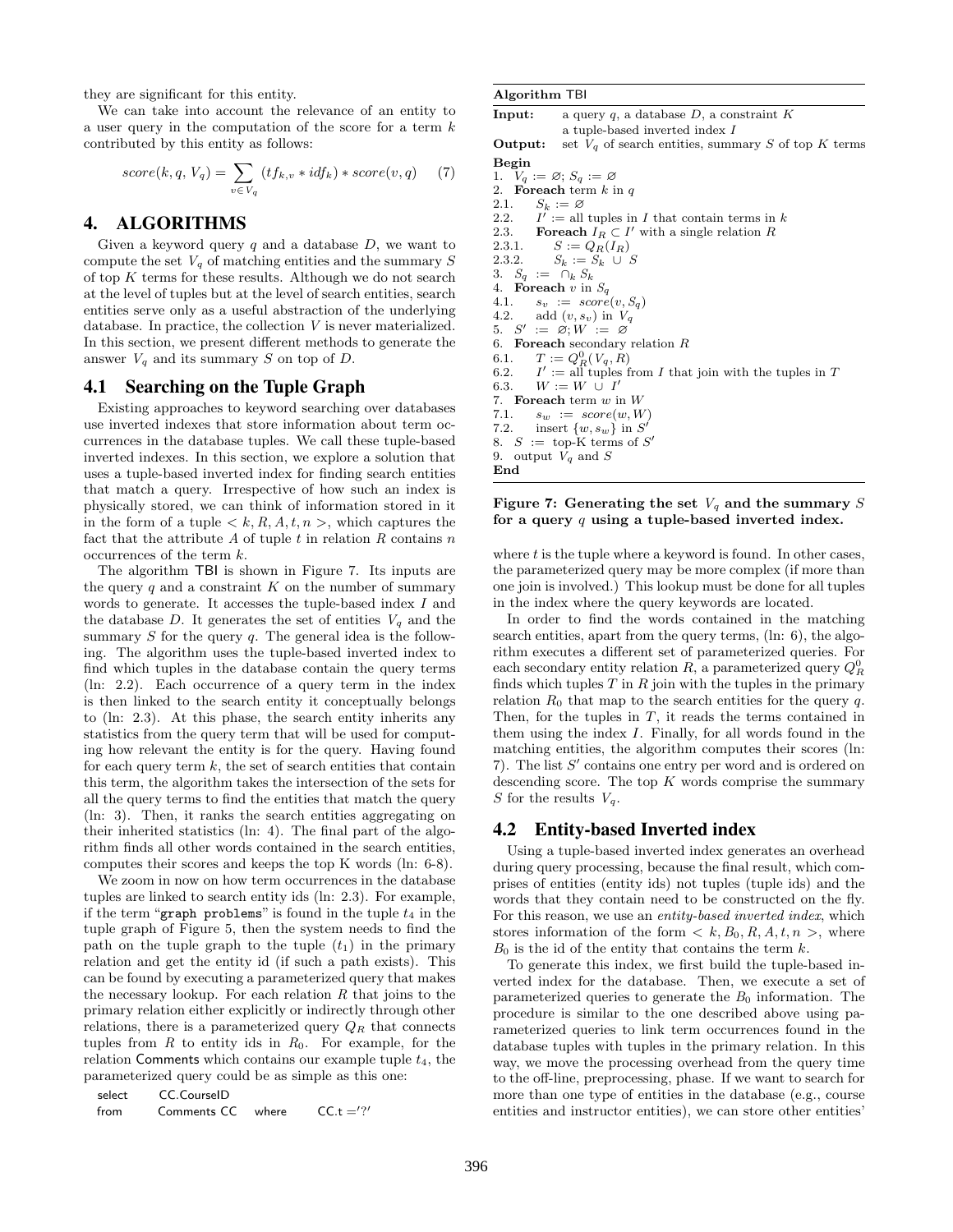#### Algorithm 3PA

**Input:** a query  $q$ , a constraint  $K$ an entity-based inverted index I **Output:** set  $V_q$  of search entities, summary S of K terms Begin 1.  $E_q := \emptyset$ ;  $V_q := \emptyset$ 2. For each term  $k$  in  $q$ 2.1.  $E_k := \text{all entity}$  ids in I that contain k 3.  $E_q := \bigcap_k E_k$ 4. Foreach v in  $E_q$ <br>4.1.  $s_v := score$ 4.1.  $s_v := score(v, q, I)$ <br>4.2. add  $(v, s_v)$  in  $V_a$ add  $(v, s_v)$  in  $V_q$ 5.  $S' := \varnothing$ 6.  $W :=$  all tuples from I with entity id in  $E_q$  except those containing query terms 7. Foreach term  $w$  in  $W$ 7.1.  $s_w := score(w, W)$ <br>7.2. insert  $\{w, s_w\}$  in S' 7.2. insert  $\{w, s_w\}$  in  $S'$ 8.  $S := \text{top-K terms of } S'$ 9. output  $V_q$  and  $S$ End

Figure 8: Generating the set  $V_q$  and the summary S for a query  $q$  using an entity-based inverted index.

ids in the entity-based index as well.

The algorithms that we describe in the following sections for computing the set  $V_q$  of matching entities and the summary  $S$  of top  $K$  terms for a query  $q$  are based on this index.

## 4.3 Three-phase Algorithm

The algorithm 3PA, depicted in Figure 8, is a three-phase approach to keyword searching with summaries based on an entity-based inverted index and it is general in the sense that it can be used with any ranking scheme. Its inputs are the query  $q$ , a constraint  $K$  on the number of summary words to generate and the index  $I$  and generates the set of entities  $V_q$  and the summary S for the query q. The three phases proceed as follows.

- (generate matching entities) The first step of the algorithm identifies the entities,  $E_q$ , that contain all the query terms by taking the intersection of all the sets of entities in the inverted index that contain the same single query term from  $q$  (ln: 2-3).
- (rank entities) The second step computes the score  $s_v$ of each matching entity  $v$  from  $E_q$  based on the query terms and the information recorded in  $I$  and adds the entity and its score in the results  $V_q$  (ln: 4).
- (rank words) The third step retrieves all the words,  $W$ , found in the matching entities and computes their scores (ln: 7). The list  $S'$  contains one entry per word and is ordered in order of descending score. The top  $K$  words comprise the summary S for the results  $V_q$ .

Consequently, the algorithm finds the set of matching entities and, then, based on this set, it accesses the index I to compute scores for these entities and for all the words found in them. The index provides all necessary information, so the algorithm does not need to perform any unnecessary accesses to the database. Moreover, since the set of matching entities is reused, it is tempting to materialize it. In the experiments, we study two versions of the algorithm:  $3PA_{no}$  that does not materialize the result and a second one,  $3PA_{mat}$ , that creates a temporary in-memory table.

For computing the score of a term using Formula 5, the

#### Algorithm IS

7. output  $V_q$  and  $S$ 

End

**Input:** a query  $q$ , a term  $q'$ , a constraint K an entity-based inverted index I **Output:** set  $V_q$  of search entities, summary S of K terms Begin 1. If there is a new query  $q$ 1.1.  $E_q := \varnothing$ 1.2. **Foreach** term  $k$  in  $q$ 1.2.1.  $E_k := \text{all entityids in } I \text{ that contain } k$ <br>1.3.  $E_{\alpha} := \bigcap_k E_k$ 1.3.  $E_q := \bigcap_k E_k$ <br>1.4.  $I' :=$  all tuples from I with entity id in  $E_q$  $1.4.$ 2. Else 2.1. rename  $IT_{new}$  to  $IT_{old}$ 2.2.  $E_{q'} :=$  all entity ids in  $IT_{old}$  that contain q' 2.3. I  $\overline{a}$  $:=$  all tuples from  $IT_{old}$  with entity id in  $E_{q'}$ 3.  $V_q := \emptyset$ ; S' :=  $\emptyset$ 4. For each tuple  $\langle v, w, n \rangle$  in I' 4.1. If w is a term in  $q$ 4.1.1.  $s_v := score(v, n, s_v)$ 4.1.2. add or update  $(v, s_v)$  in  $V_q$ <br>4.2. **Else** 4.2. Else 4.2.1.  $s_w := score(w, n, s_w)$ <br>4.2.2. add or update  $(w, s_w)$ 4.2.2. add or update  $(w, s_w)$  in  $S'$ 5. rename  $I'$  to  $IT_{new}$ 6.  $S := \text{top-K terms of } S'$ 

#### Figure 9: Refining searches.

numbers of term occurrences stored in the index are summed up. For computing the score of a term using Formula 6 using only the number of term occurrences requires a number of different aggregations over the index in order to generate the several parts that are used in the formula. To minimize processing time, we can pre-compute a great number of these aggregations and store in the index for each entity  $v$  and term  $t$ , the weight of  $t$  for this entity. Then, during query time, Formula 6 can be computed over the stored weights.

The algorithm 3PA can be easily implemented on top of a database taking advantage of the database's query functionality for performing two separate aggregations over the index: one to compute entity scores and one to compute word scores. Additionally, since entity and term scores are computed separately, this allows showing the results to the user as soon as they are generated and then show the data cloud possibly having a faster first response time.

#### 4.4 Incremental Algorithm

When a search is refined by adding a new term, then the conjunction of the old query and the term is treated as a new query by the algorithm 3PA. A different approach is to actually refine the results and the words shown in the data cloud building on the previous search.

The algorithm IS, presented in Figure 9, builds on a simple observation: the part of the entity-based index that is processed for a search  $q'$  that refines a search q is contained within the part of the index processed for  $q$ . To illustrate, consider a query  $q_1$  that is refined to  $q_1$  and  $q_2$ . Figure 10 shows a simplified picture of the index, where  $k$  is a term,  $B_0$  stores the entity id and n stores the statistics that we use for ranking. For  $q_1$ , we need to read all tuples in the index for the entities  $e_1, e_2, e_3$  and  $e_4$ , which match the query. These are shown in color. The tuples that we need to read for the query  $q_1$  and  $q_2$  are all tuples for the entities  $e_1$  and  $e_2$ , and these comprise a subset of the previous one.

Based on this observation, the algorithm IS maintains two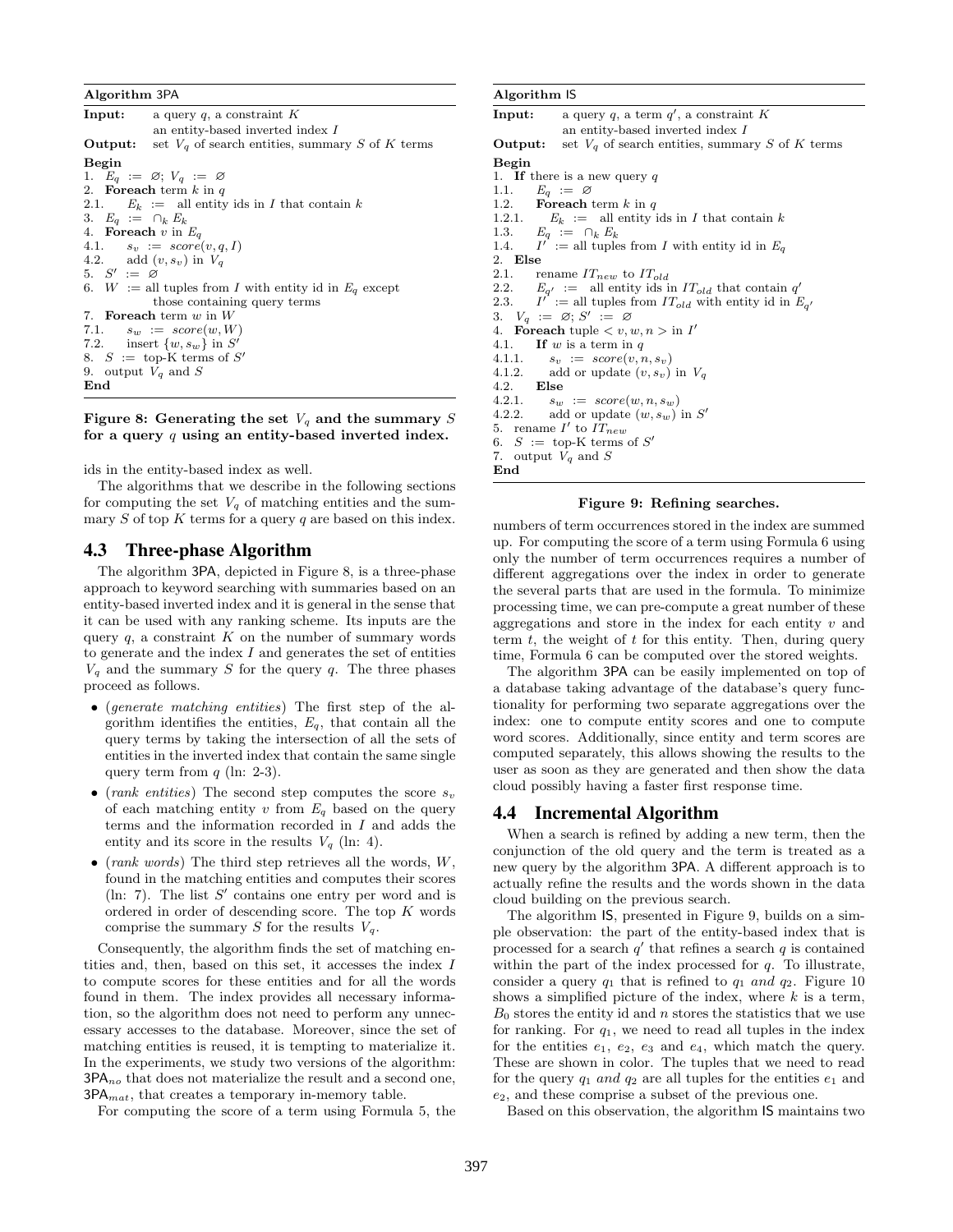

Figure 10: Refining searches

sets of tuples in memory: a set  $IT_{old}$  that contains the tuples of the previous search (if there is one) and the set  $IT_{new}$  that contains a subset of  $IT_{old}$  required for the refined search.

If it is a new search, then the algorithm reads everything from the entity-based inverted index. First, it identifies the entities,  $E_q$ , that contain all the query terms by taking the intersection of all the sets of entities in the inverted index that contain the same single query term from  $q$  (ln: 1.2-1.3). Then, it finds all tuples  $I'$  in the index that refer to the matching entities (ln: 1.4). Based on  $I'$ , the algorithm computes scores for the search entities (ln: 4.1) and for the words contained in them (ln: 4.2). Finally, the set  $I'$  of tuples of the index that refer to the matching entities is renamed to  $IT_{new}$  and is kept. Hence, as Figure 10 illustrates, for executing the search  $q_1$ , the algorithm will access the colored part of the index and materialize it.

If a term  $q'$  is added in an existing search q, then the algorithm follows a different procedure to generate the set  $I'$  that is used for scoring the entities and their words for a search. The algorithm renames  $IT_{new}$  to  $IT_{old}$  to keep the results of the previous search  $q$ . In order to find the entities that contain both  $q$  and  $q'$ , it just needs to find from  $IT_{old}$  the entities that contain q' (ln: 2.2). These are the matching entities for the query q and  $q'$ . Then, it finds all tuples  $I^{\dagger}$  in  $IT_{old}$  that refer to the matching entities (ln: 2.3). This is the set to be used for ranking the entities and the words for the refined query (ln: 4). As Figure 10 shows, for executing the search  $q_1$  and  $q_2$ , the algorithm will access the in-memory part of the index generated previously for  $q_1$ and will generate a smaller one.

To score the entities and the words found for a search, the algorithm processes the set  $I'$ , which, as we have seen, is generated through two different paths depending on the type of search. For presentation purposes, we denote a tuple in  $I'$  as  $\langle v, w, n \rangle$ , where v refers to an entity, w is a term found in this entity, and  $n$  are the statistics kept for the pair  $(v, w)$ . A tuple  $\langle v, w, n \rangle$  contributes to the score of the entity  $v$  if  $w$  is a query term. Otherwise, it contributes to the score of the term  $w$  found in  $v$ . The algorithm works with ranking functions that are incrementally computable, i.e., they should either be distributive or algebraic. The ranking formulas we are using have this property.

## 5. SYSTEM OVERVIEW

Our system architecture is depicted in Figure 11. The Tokenizer reads the relations and the fields in the database that should be searchable w.r.t. selecting courses and stores n-grams, with  $n \leq 2$ . It removes common parts of speech,



Figure 11: System architecture

such as personal pronouns (e.g., "I", "he") and prepositions (e.g., "on", "during"). It also cleans the words found in the database to remove words found in comments that may spam the clouds. The result of this preprocessing is a tuple-based inverted index that stores term occurrences in the database tuples.

We search at the level of search entities. As we have explained in Section 4.1 using directly the tuple-based inverted index at query time to generate the set of entities that match a query is not straightforward. Each occurrence of a query term in the index must be linked to the search entity it conceptually belongs to. For example, if the word "art"is found in a comment in the course database of Figure 2, then the system needs to find which course the comment is attached to. This lookup must be done for all tuples in the index where the query keywords are located. Then, additional lookups are required in order to find the words contained in the matching entities. Overall, a large number of accesses to the database and the index are required. To save query time, we prefer to store the information of which entity each term belongs in advance in an entity-based inverted index.

The Entity-tier creates an entity-based inverted index based on the tuple-based inverted index and with the help of a set of parameterized queries that attach entity ids to each term recorded. An entity id maps to a primary key in the actual database. The Statistician computes additional statistics, such as word weights and courses per word, and stores them in the entity-based inverted index and in auxiliary tables. Finally, it generates all required database indexes to speed up searches at query time.

The Search&Summarize is the online component that implements the searching and summarizing algorithms and supports different ranking methods for entities and terms. It completely relies on the entity-based inverted index and the set of auxiliary statistics.

The Cloud UI presents the results with a visualization of the data cloud. For each course, its code, title, and a snippet from its description are shown. There is a variety of ways to implement tag clouds. We have chosen the typical cloud appearance: words are sorted alphabetically and the most important terms are highlighted via an appropriate font size. We show the top 35 words using Formula 7.

# 6. EXPERIMENTS

In this section, we summarize our experimental findings with respect to the following questions:  $(a)$  the appropriateness of the presented ranking methods for summary words, (b) the effectiveness of the CourseCloud compared to the standard search and browse interfaces in CourseRank and (c) the performance of the proposed algorithms.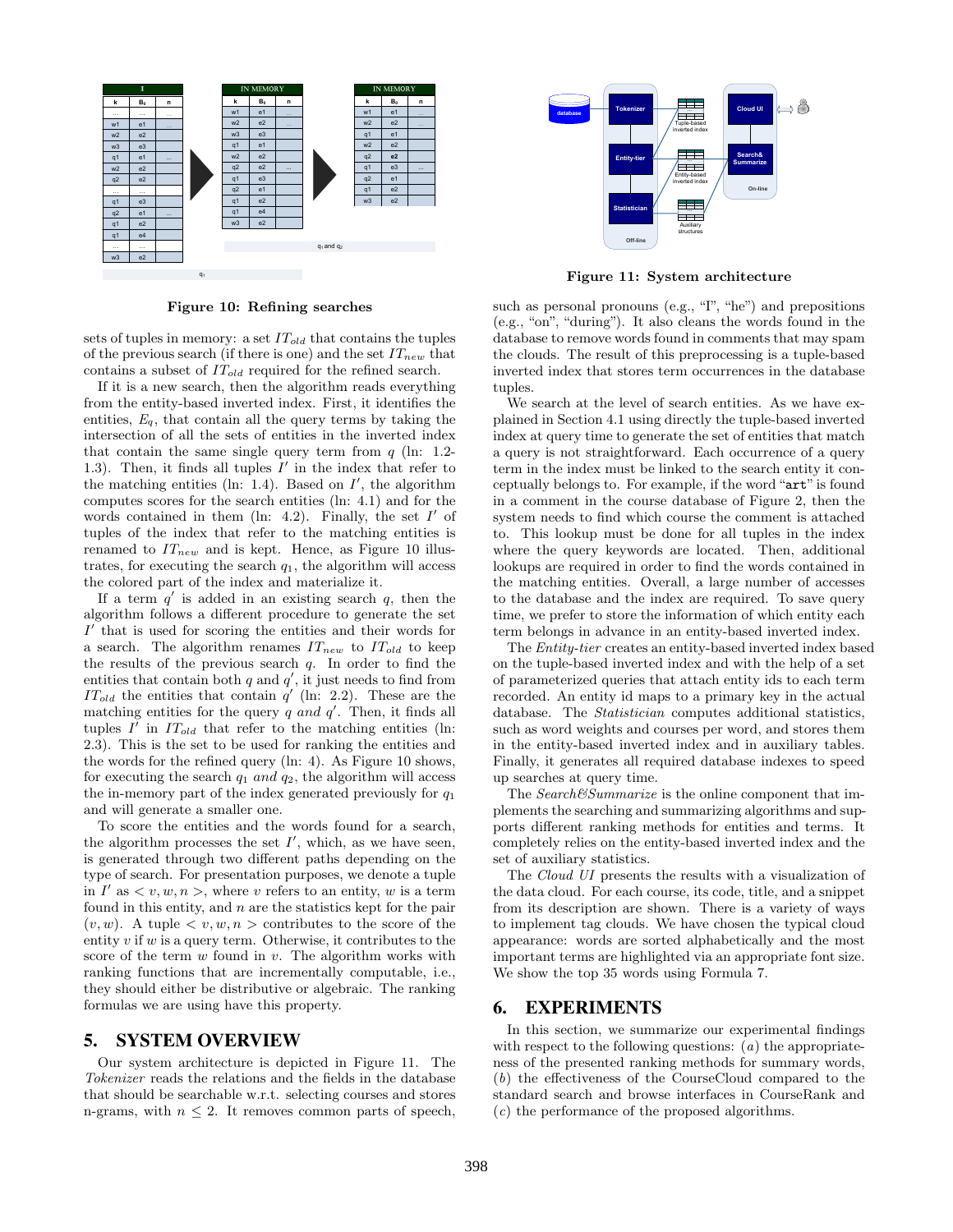

Figure 12: Comparing CourseClouds w.r.t. precision

| Keyword Searches |                  |                    |  |  |  |  |  |  |
|------------------|------------------|--------------------|--|--|--|--|--|--|
| algebra          | american history | american law       |  |  |  |  |  |  |
| anthropology     | biology          | calculus           |  |  |  |  |  |  |
| computer science | dance            | database           |  |  |  |  |  |  |
| digitization     | drama            | economics          |  |  |  |  |  |  |
| fitness          | french           | greek              |  |  |  |  |  |  |
| history          | humanities       | Java               |  |  |  |  |  |  |
| literature       | math             | optimization       |  |  |  |  |  |  |
| physics          | poetry           | programming        |  |  |  |  |  |  |
| Renaissance      | social dance     | Spanish literature |  |  |  |  |  |  |
| virtual reality  | writing          | writing skills     |  |  |  |  |  |  |

#### Table 1: Searches for evaluating ranking formulas

### 6.1 Ranking methods

In Section 3.2, we described different approaches for computing a score for a candidate summary word found in the results of a query. We will discuss the results of evaluating Formula 5 (popularity), Formula 6 (relevance), and Formula 7 (query-dependence). In the experiments that we present, we use attribute weights that were selected after experimenting with different sets of weights over CourseRank's database. For the evaluation, we recruited three students and built with them the set of keyword searches shown in Table 1. Each student rotated through the data clouds generated for each search by each formula, without knowing which formula was used each time. As an indication of the "goodness" of a data cloud, we considered precision, i.e., the number of relevant terms vs. the total number of terms in the cloud. The latter is set to 50.

Figure 12 shows the precision of the data clouds for all searches and for all the word ranking methods considered and Figure 13 shows the average precision per ranking method over all searches. For any particular data cloud, we took the average of the opinions of the three individuals. Observing the two figures, we can see that the popularity formula achieved a precision in the cloud in the range of 0.18 to 0.55 with the average precision being below 0.4. The clouds with higher precision were the ones for poetry, optimization and database. Overall, as Figure 13 illustrates, the popularity formula is the worst choice. Using relevance improves the minimum precision to 0.4 and achieves on average higher precision in the data cloud compared to popularity. The data clouds for algebra, dance and virtual reality have the highest numbers of relevant terms, reaching a precision



Figure 13: Comparing clouds w.r.t. avg precision

of 0.8. Taking into account the query context, i.e., using the query-dependence Formula 7, achieves overall higher precision in the data cloud (with an average around 0.7). There is one exception: the data cloud for writing skills. We believe that it is the type of the query that does not impose a strong context for choosing terms for the cloud: writing skills were discussed in a variety of courses with only a small subset referring to courses focusing on writing (or improving writing skills).

Overall, Figure 13 shows a clear order of the three methods but Figure 12 illustrates significant variations in how much each cloud gains in precision when switching to a better ranking method. Figure 14 highlights this gain in precision when switching from the popularity formula to the relevance formula (Figure  $14(a)$ ) and from the relevance formula to query-dependence (Figure 14(b)). We observe that relevance does "most of the job" for some terms, such as history, Spanish literature and greek, whereas the contribution of the query context using query-dependence is negligible for these terms. An explanation for that seems to be that for these words the entities found had high scores, i.e., they were already very relevant to the search. Consequently, there were not many irrelevant entities that could be filtered out by imposing the query context. Actually, the clouds that benefited the most when using relevance instead of popularity were physics, dance, and history because their terms were drawn from entities that scored high for these searches. Interestingly, the data cloud for drama using relevance lost in precision compared to the cloud using popularity. The reason for that was that terms that were very rare surfaced in the cloud but these were not popular words for drama.

Figure 15 orders clouds based on the overall gain in precision when using the query-dependence formula. In essence, this formula tries to balance three factors that should play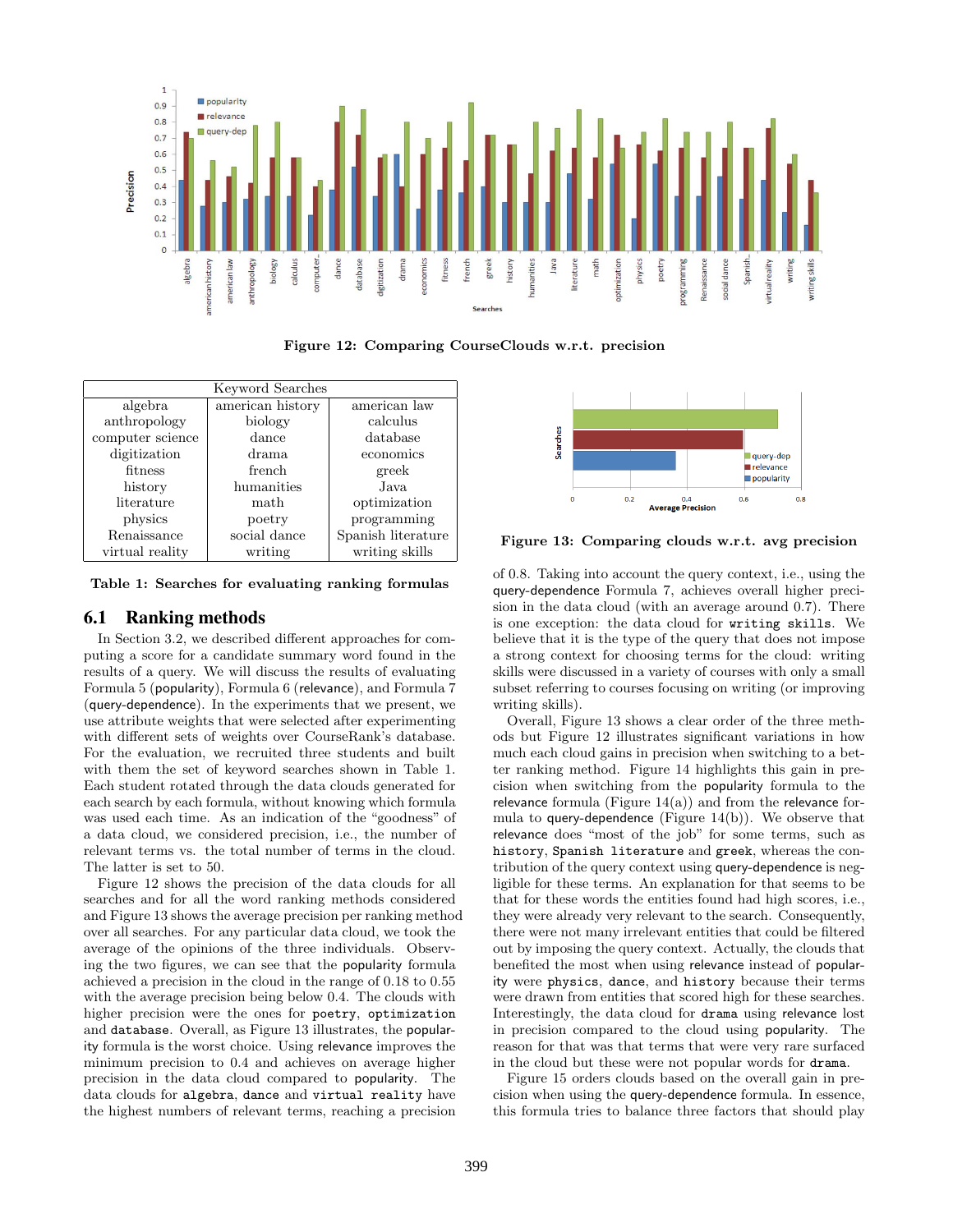





Figure 15: Overall gain

a role in the word significance: popularity in the search results, representability (by bringing idf into the picture), and the query context (by weighting the contribution of terms contained in an entity considering how relevant the entity is for the search). This is the formula we use in the current release of the CourseCloud in CourseRank.

The three evaluators also observed that the quality of the terms improved when using the query context and attribute weights. Figure 16 provides the words found in the data clouds for two searches. We can see that there are very relevant and useful terms, such as Shakespeare and Directing for drama. Also, in the data cloud for greek, one could find connections that he might not have thought of, such the connection of greek and science.

# 6.2 User study

We have performed a limited user study with 5 users before releasing CourseCloud. As we have mentioned earlier in the paper, CourseRank offers two standard interfaces: one for browsing courses per department and program and a keyword search interface that allows searching courses based on keywords found in the title and their description. We want to have a flavor of the effectiveness of CourseCloud as a unified search and browsing interface and the usefulness of the data cloud for summarizing results and refining searches.

We designed a set of seven tasks for the participants all around the idea of finding courses to satisfy a particular need. The tasks,  $T_1$  to  $T_7$ , were assigned to all users and were executed in that order. Examples of these tasks were: "find a class to help me lose weight"  $(T_1)$ , "learn java programming"  $(T_2)$ , "learn about civil rights"  $(T_3)$  and "every day use of English"  $(T_4)$ . We measured the completion time (in minutes), i.e., the time required by each user to complete or abandon a task. Each user had at maximum 10 minutes for each task using a particular interface. In addition, we asked them to evaluate their experience giving a degree between 1 and 10 (10 for high satisfaction). Figure 17 shows the average completion time and user satisfaction per task.

We observe that there were cases where all interfaces did equally well in terms of how much time the participants



Figure 17: User study.

required to complete the task and their satisfaction. For example, for the task  $T_2$ , it was quite clear what kind of courses the person was interested in and was easy to locate them based on the department and the title because the most relevant courses have the word java and programming in their title and they are provided by the computer science department.

For another category of tasks, such as  $T_1$  and  $T_4$ , the participants could find courses that they would select using each interface. However, they were less satisfied with the browsing option, because they had to inspect many courses that could be potentially relevant based on the department that offered them. They were more satisfied with CourseCloud rather than simple keyword search for a number of reasons. For example, using simple search for  $T_1$ , they typed words, such as fitness, and browsed the courses offered by the ATHLETICS program. Expectedly, they found very relevant options, but when using CourseCloud, they located courses they had not thought of, such as a course on nutrition that was offered by a different department. Apart from discovering unexpected options as the example above, the options offered had more variety. For example, for  $T_4$ , one participant chose a course on intensive English language and another chose a course on improving written English. Finally, some tasks, such as  $T_3$  and  $T_5$ , were abandoned when using the browsing interface, either because the users could not find the right program or/and there were many courses to browse. This fact explains the relatively small completion times shown in the figure for the browsing interface.

These indications show the potential of CourseCloud for enhancing serendipity and diversity. We intend to mine CourseRank's user logs in order to gain deeper insight into the usage patterns and the impact of CourseCloud.

## 6.3 Performance

We organize performance results around four main questions and we show how execution times are affected by (a) the number of query words and (b) the number of the search entities returned for a search. A third parameter, the (average) number of words found per entity, has a similar effect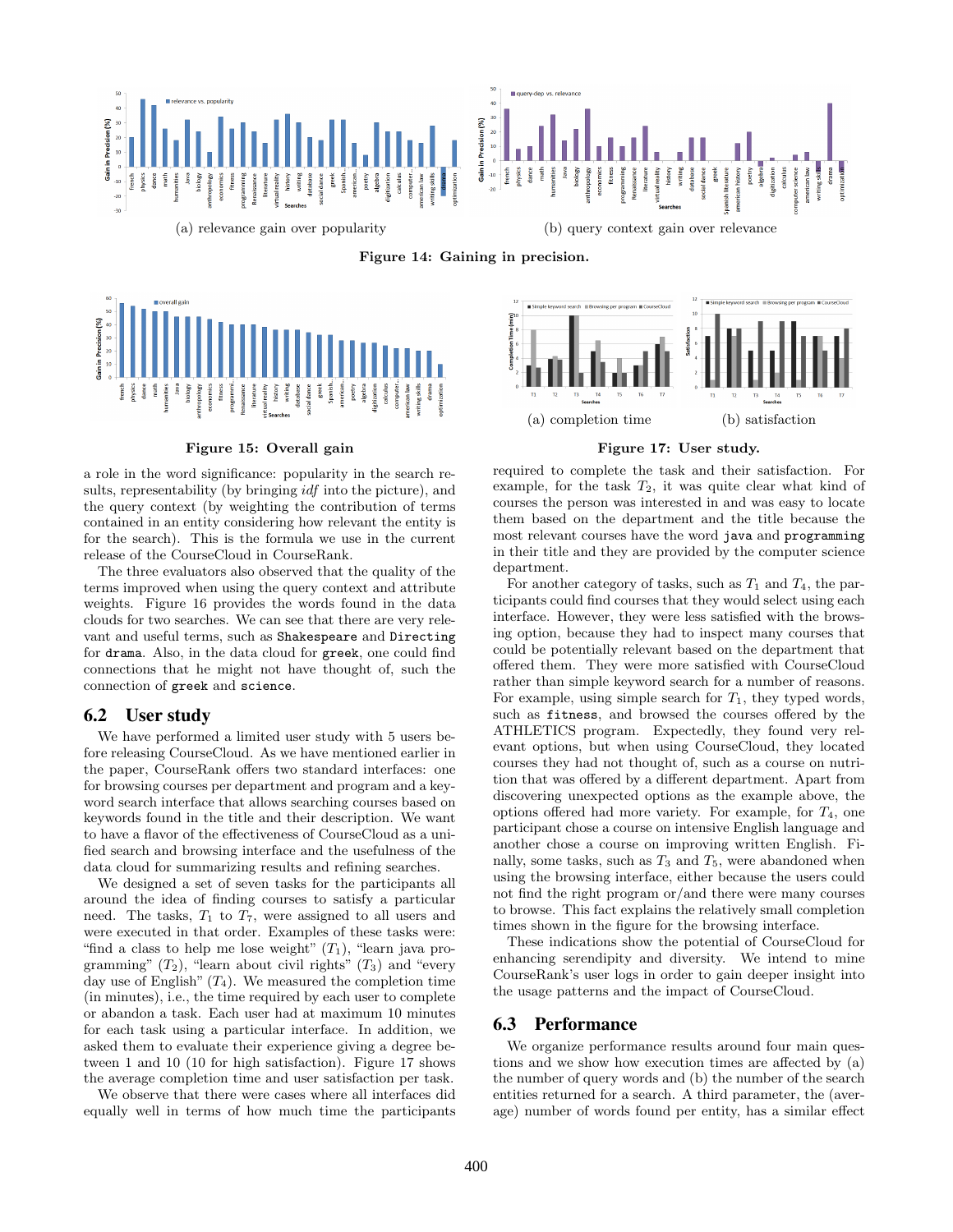| Greek               |                |                               | drama     |                                                 |                                    |                    |                        |
|---------------------|----------------|-------------------------------|-----------|-------------------------------------------------|------------------------------------|--------------------|------------------------|
| Plato               | classical      | Greek culture                 | ancient   | performance                                     | <b>Directing</b>                   | medieval           | Scene                  |
| literature          | philosophy     | Greek language                | modern    | theater                                         | production                         | art                | Costume                |
| Ideals              | Greece         | Heritage Language             | art       | Shakespeare                                     | <b>Stage Management literature</b> |                    | contemporary           |
| <b>Heraclitus</b>   | 4th-Century    | Modern Greek                  | culture   | acting                                          | Introduction                       | French Drama       | Scene Shop             |
| Language Learners   | Roman          | prose composition             | Latin     | stage                                           | lighting                           | <b>Engagements</b> | sound                  |
| Latin literature    | invention      | Archaic Greek                 | Lyric     | <b>Scenic Painting</b>                          | medieval drama                     | Indigena           | <b>Irish Drama</b>     |
| science             | Survey         | <b>Advanced Greek</b>         | Greek art | Workshop                                        | <b>Theater History</b>             | Black              | Avant Garde            |
| tragedy             | film.          | <b>Beginning Modern</b>       | heritage  | Playwriting                                     | character                          | Elizabethan        | <b>Chinese Fiction</b> |
| mathematics         |                | Greek tragedy Beginning Greek | language  | Performance Workshop dramatic                   |                                    | Shakespearean      | Yiddish                |
| Intermediate Modern | Archaic        | Augustine                     |           | Dramatic Engagements Elizabethan Drama American |                                    |                    | drafting               |
| <b>Greek vases</b>  | <b>Beazley</b> | 4th-Century Greek             |           | dance                                           | writing                            |                    |                        |

Figure 16: Example clouds



Figure 18: Execution times for keyword searching and data cloud generation.

on times as the number of entities in the results. Hence, to save space, we do not discuss this parameter any further.

• What is the benefit of the entity-based inverted index?

The entity-based inverted index is generated once we have the tuple-based inverted index. If we save the extra processing time (although it is off-line time) and we use instead the tuple-based inverted index for keyword searches, will searches be considerably slower? Figure 18(a) compares the algorithm TBI, which uses this type of index, to 3PA, which works with the entity-based index for queries with increasing number of keywords. The performance of TBI deteriorates considerably because for each additional term in a query, it has to perform additional accesses to the index and execute additional parameterized queries to find the search entities that contain the term before intersecting the sets of entities that match different query terms. Similarly, TBI's performance deteriorates with the number of search entities returned because it processes more words contained in these entities executing several parameterized queries over the database. We do not show these results due to space constraints.

• Is the materialization of intermediate results significant? We study the two versions of the three-phase algorithm:  $3PA_{no}$  that does not materialize the results and a second one,  $3PA_{mat}$ , that creates a temporary in-memory table and uses it to compute the entity and the word scores. Figure

18(b) shows the effect of the number of entities on execution times. We observe that, for few entities,  $3PA_{no}$  and  $3PA_{mat}$  have similar performance. As the number of entities returned increases, the execution time increases too. Dealing with more entities means also processing more words for generating the data cloud. While without using materialization, performance decreases significantly,  $3PA_{mat}$ 's execution times increase smoothly with the number of entities. Hence, the overall performance is benefited when materializing large result sets. Figure  $18(c)$  shows the effect of the number of query keywords for searches that return approximately 50 entities and 1000 words. Execution time goes up and materializing the results makes only a small difference. Based on the above observations, we use  $3PA_{mat}$  (hereafter referred simply 3PA) due to its smooth behavior both for complex queries (typically queries have around 2 to 3 terms on average [25]) and for many results (containing probably many words to process for generating the data cloud).

• What is the overhead of a data cloud?

Observing execution times in the previous figures, a question that naturally arises concerns the amount of time spent to processing the words in the results in order to generate the data cloud. Figure 18(d) answers this question by dividing the execution times shown in Figure 18(b) for  $3PA_{mat}$ to keyword search time (i.e., the time required to find and rank the entities that match a search) and the data cloud time (i.e., the time required to find the words contained in